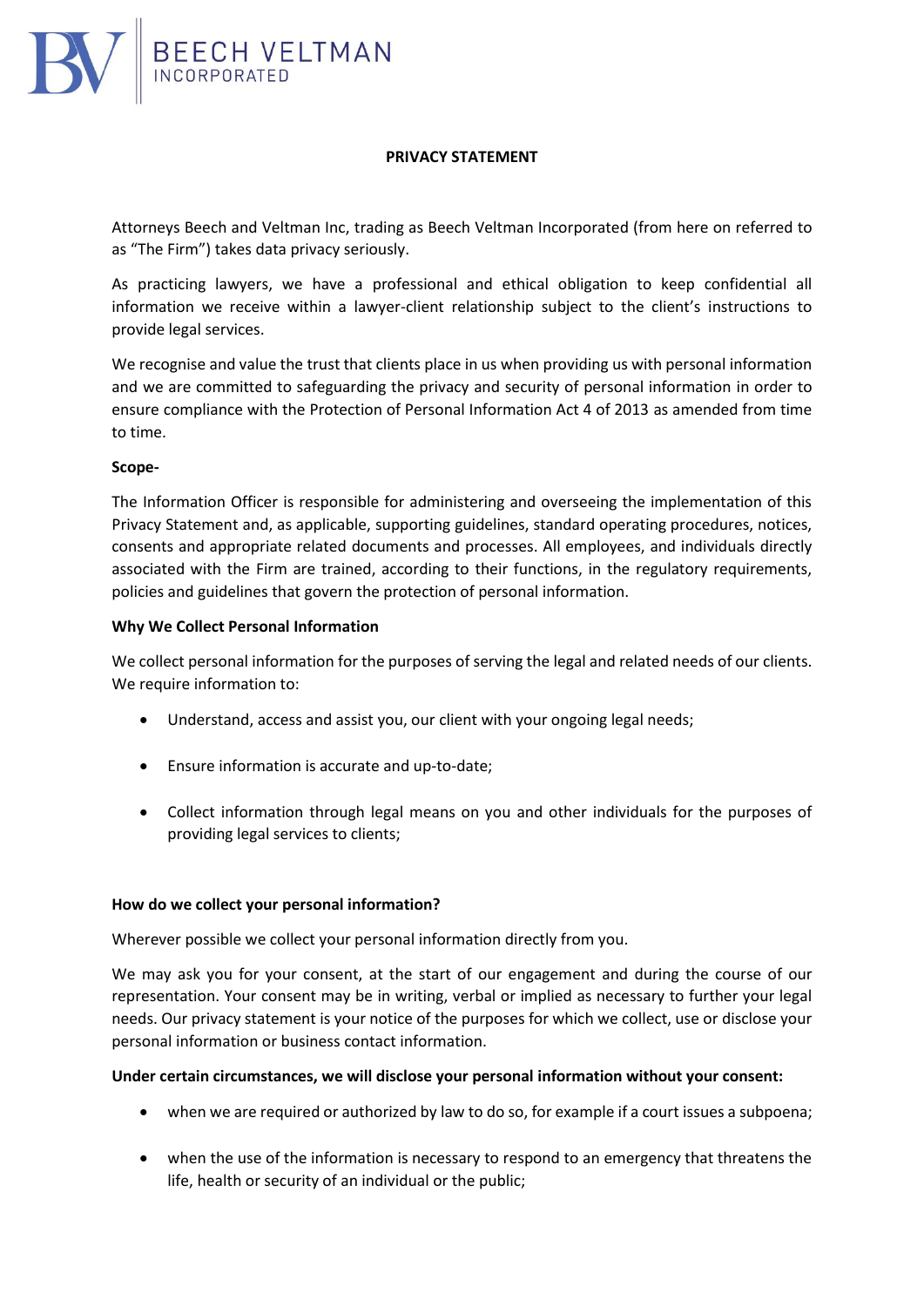

- when it is necessary to establish or collect our fees; or
- if the information is already publicly known.

# **Use of Your Information**

We use your personal information to provide legal advice and services to you and to administer our legal business incidental to providing legal services, such as client billing.

With your permission, we may send you information about our other legal services, or about new developments in the law. You may at any time withdraw your consent by notifying us, and we will not send you any such material.

We do not disclose or sell your personal information or business contact information to any third party to enable them to market their products and services.

### **Who do we release information to?**

When we release information about you, it is done to serve specific needs, in the course of providing legal services. With your consent, we may provide information to:

- Our staff and agents who use the information to for the reasonable business purpose of providing you with legal services, including counsel;
- To a third party we contract to provide administrative services to the law firm (like computer back-up services or archival file storage) and the third party agrees to comply with our privacy policy and privacy laws;
- Professionals working with us such as investigators, paralegals and experts;
- Financial institutions.

### **Security Safeguards**

We recognise that information security is an integral element of data privacy. The Firm implements a range of commercially reasonable physical, technical, and procedural measures to help protect personal information from unauthorised access, use, disclosure, alteration, or destruction in accordance with data protection law requirements. The Firm is committed to ensuring that information is only used for legitimate purposes and only by employees of our Firm.

### **Accuracy of information**

.

We are responsible for ensuring that client information is complete, up to date and accurate before it is used. This means that it may be necessary to request that clients, from time to time, update their information and confirm that it is still accurate. If we are unable to reach a client for this purpose, their information will be deleted from our records in accordance with the storage periods governed by Law.